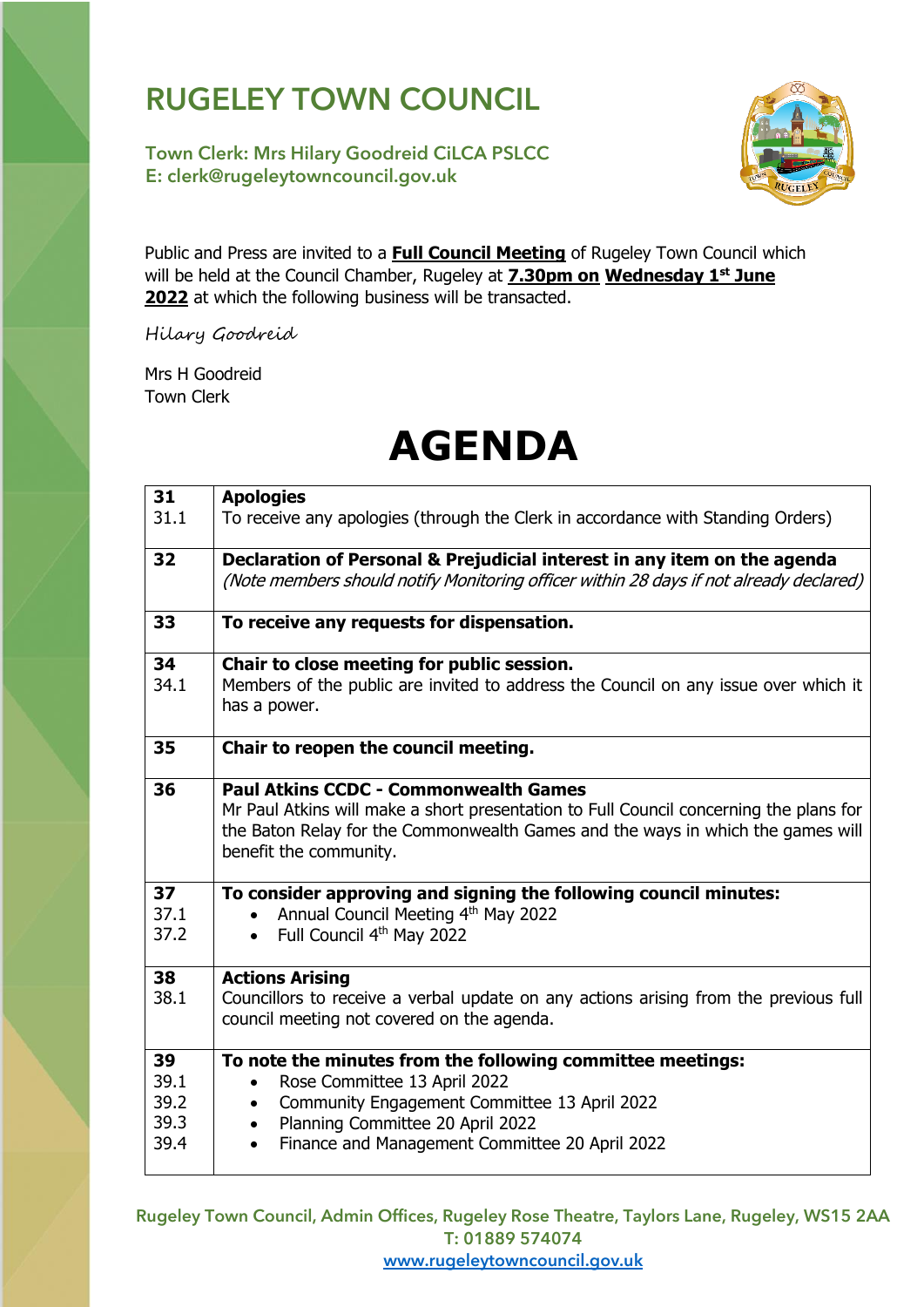| 40<br>40.1 | <b>Annual Governance and Accountability Return</b><br>To note the report from the Internal Auditor<br>The Internal Auditor will be attending the July Full Council to talk through the<br>report.                                                                                                                                                                                  |
|------------|------------------------------------------------------------------------------------------------------------------------------------------------------------------------------------------------------------------------------------------------------------------------------------------------------------------------------------------------------------------------------------|
| 40.2       | To Approve the Annual Governance Statement                                                                                                                                                                                                                                                                                                                                         |
| 40.3       | To Approve the Accounting Statements are correct                                                                                                                                                                                                                                                                                                                                   |
| 41<br>41.1 | <b>Recommendations from Finance and Management Committee</b><br>It was proposed to recommend to Full Council that £10,000 be moved from the Ear<br>Marked Reserve for Community Projects to the Christmas Lights Budget.                                                                                                                                                           |
| 41.2       | It was proposed to recommend to Full Council that £5,000 be moved from the Ear<br>Marked Reserve for Community Projects to the Big Celebration Budget.                                                                                                                                                                                                                             |
| 41.3       | It was proposed to recommend to Full Council that the funds for this (£6,416) come<br>from the Ear Marked Reserve for Renovations and Renewals.                                                                                                                                                                                                                                    |
| 41.4       | It was proposed to recommend to Full Council that:<br>Lloyds Bank Account <b>EXISTING ACCOUNT</b> $-$ be held to do day to day banking. A<br>check would be made on the banking charges associated with this. Approx 3 months<br>of spend should be kept in the account at any one time and topped up from CCLA<br>when necessary.                                                 |
| 41.5       | Unity Trust Account <b>EXISTING ACCOUNT</b> - This account be left with only a small<br>balance of approx. £2,000 to cover expenses associated with the Artisan Market and<br>this account becomes dedicated to the operation of the markets only. The charges<br>on the use of this account would be tracked and its function may change with Lloyds<br>if charges were too high. |
| 41.6       | $CCLA NEW ACCOUNT – this would become the savings account for the council and$<br>all funding not allocated to Lloyds or Unity would sit in this new account.                                                                                                                                                                                                                      |
| 41.7       | Santander CLOSE ACCOUNT - this savings account would be closed, and the<br>money transferred to the CCL account.                                                                                                                                                                                                                                                                   |
| 41.8       | It was proposed that a recommendation be made to Full Council that a Debit Card<br>be applied for from Lloyds Bank account.                                                                                                                                                                                                                                                        |
| 42<br>42.1 | <b>Beacon Lighting and Queens Jubilee</b><br>Cllrs to receive a verbal update on the progress of activities revolving around the<br>Beacon Lighting being run by the Rugeley Branch of the Royal British Legion, and<br>the Big Celebration event on 4 <sup>th</sup> June.                                                                                                         |
| 43<br>43.1 | <b>Ukrainian update</b><br>Cllrs to receive a verbal update on the support offered by Rugeley Town Council to<br>Ukrainians seeking refuge in Rugeley. To receive a report regarding the health and<br>wellbeing of the refugees in Rugeley. Attached                                                                                                                              |
| 44<br>44.1 | <b>Newsletter</b><br>Councillors to consider approving funding for upcoming editions of the newsletter.<br>Previous approval in November 2021 was for the first 2 editions only. Attached                                                                                                                                                                                          |

Rugeley Town Council, Admin Offices, Rugeley Rose Theatre, Taylors Lane, Rugeley, WS15 2AA T: 01889 574074

[www.rugeleytowncouncil.gov.uk](http://www.rugeleytowncouncil.gov.uk/)